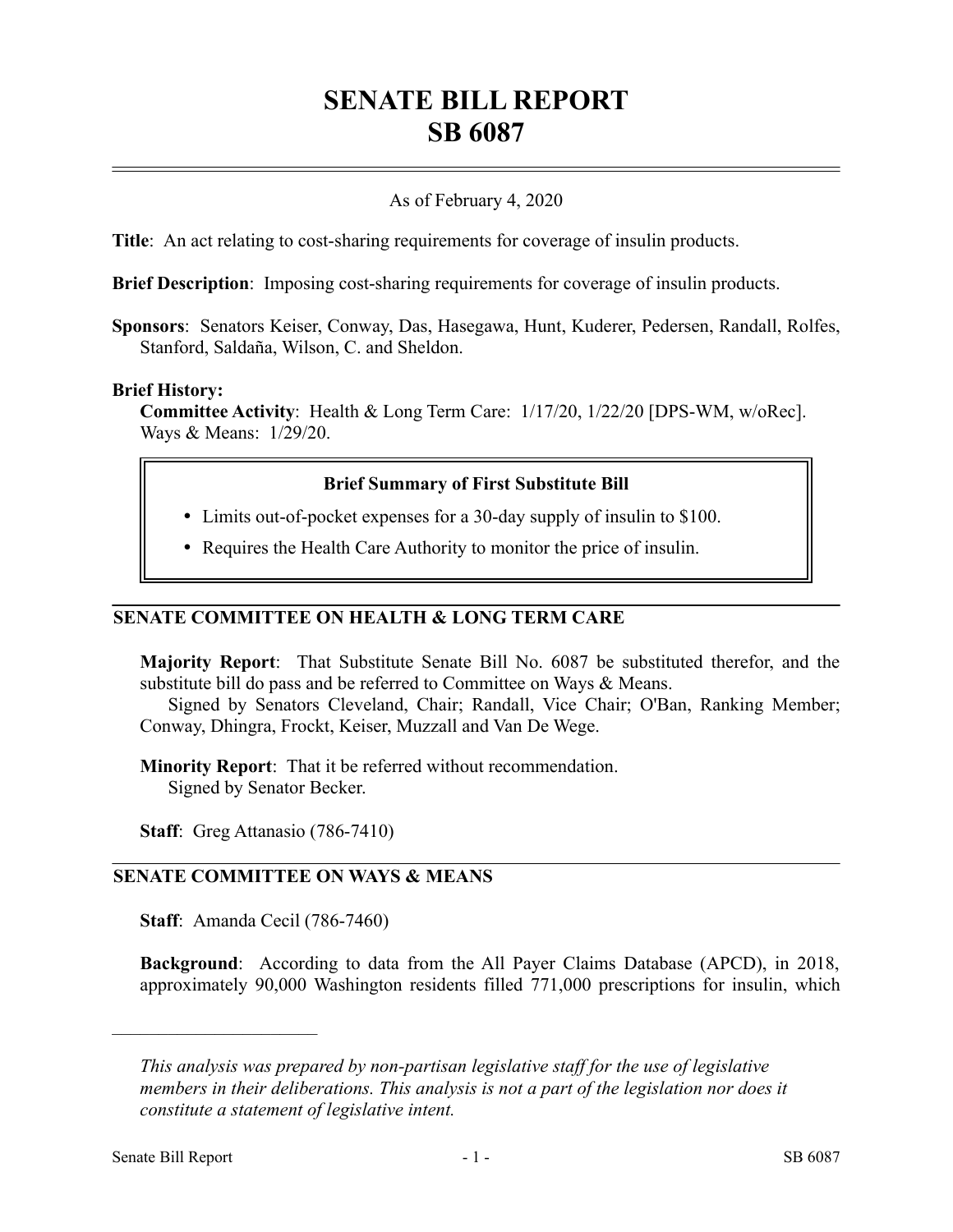represents a 15 percent increase since 2014. This number does not include Veteran's Administration plans and some self-insured plans not captured by the APCD.

Out-of-pocket expenses for Washington enrollees of Medicaid, Medicare, and commercial plans totaled \$31 million in 2018. Out-of-pocket expenses vary by payer, with Medicare enrollees paying the most and Medicaid enrollees paying little to nothing. Out-of-pocket expenses in the commercial market vary by plan type and design. Health Care Authority (HCA) data indicates that for Public Employees' Benefits Board enrollees covered under the Uniform Medical Plan, those enrolled in the Classic or Plus plans pay approximately \$35 per month, while those enrolled in the consumer driven health plan pay an average of \$206 per month.

**Summary of Bill (First Substitute)**: Health plans issued or renewed on or after January 1, 2021 must cap out-of-pocket expenses for a 30-day supply of insulin at \$100, and HCA must monitor the price of insulin.

This act expires upon implementation of a centralized state insulin purchasing program.

**EFFECT OF CHANGES MADE BY HEALTH & LONG TERM CARE COMMITTEE (First Substitute)**: For every \$100 increase in the cost of insulin for a health plan, the plan may request to increase the cost-sharing cap by five dollars.

High deductible plans will be exempt from the cost-sharing cap in the event federal guidance changes concerning insulin as a preventative care.

The cost-sharing cap to the Uniform Medical Plan is applied.

**Appropriation**: None.

**Fiscal Note**: Available.

# **Creates Committee/Commission/Task Force that includes Legislative members**: No.

**Effective Date**: Ninety days after adjournment of session in which bill is passed.

**Staff Summary of Public Testimony on Original Bill (Health & Long Term Care)**: *The committee recommended a different version of the bill than what was heard.* PRO: No one should die because they cannot afford insulin and this bill would provide some relief to those who need it most. Access to insulin is a matter of life and death and the price has nearly tripled in the last three years. Rationing of insulin is very dangerous and even small variations in dosage can be harmful. There have been no substantial premium increases after a similar law passed in Colorado and 680,000 people in Washington would receive financial relief.

CON: The goal of health plans is the keep members healthy, but they must also try to keep premiums low for all members. A copay cap will not address underlying cost drivers. The consequence will be increase costs and will not stop manufacturers from raising prices. It would set a dangerous precedent for other high cost drugs, including high deductible plans in